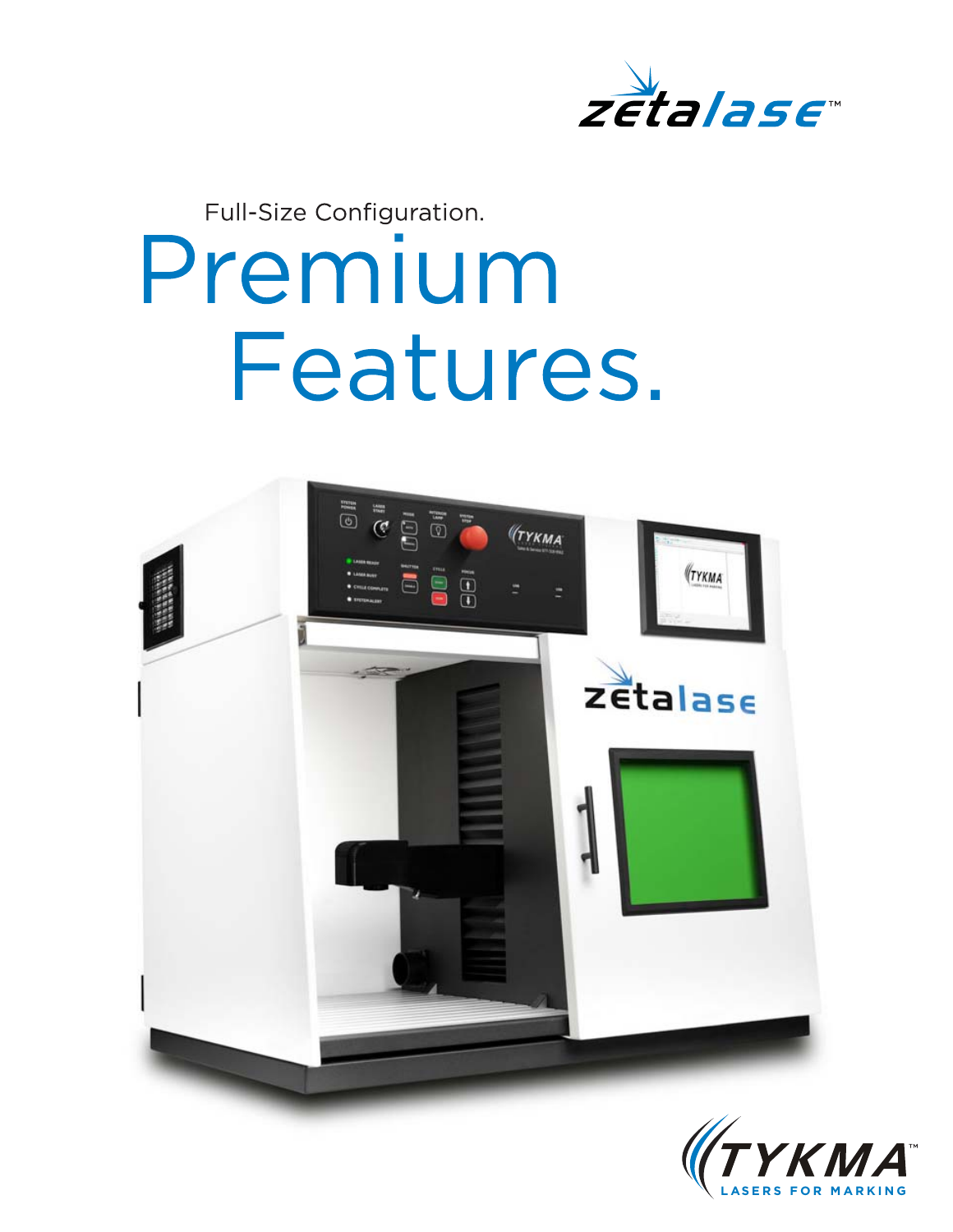

## ZSE SERIES

With its large work area and premium feature list, Zetalase™ can do it all.

An expansive work envelope provides capability for marking a wide array of parts, large or small, light or heavy. In addition to the front sliding operator door, the side access door provides operators 180° access to the expansive 18" x 24" part loading area.

Zetalase™ features an onboard processor and a 10" touch screen monitor. Our touch interface software allows operators to quickly and easily select and edit pre-configured marking programs on the fly.

Programming with our Minilase™ Pro SE software enables you to easily mark text, barcodes, serial and date codes, graphics and more.

Utilize our full-size rotary device for 360° radial part marking. Upgrade to an automatic part loading door or programmable focal height to increase operator ergonomics.





## FEATURES:

- Air-Cooled, Maintenance Free Design for Industrial Applications
- Advanced MOPA Fiber Laser Engine from 10 to 50W with Selectable Pulse Durations
- Front Sliding Part Loading Door with 180° Side Access
- Power Focal Height Adjustment with Focus Finder Tool
- Heavy Duty Membrane Operator Pendant and T-Slot Work Surface
- Onboard Processor with 10" Touch Screen Interface
- Rear Access Panel with Ethernet, USB, Keyboard, Mouse and Secondary Monitor Hookup.
- Auto Mode with Automatic Marking Start Upon Door Closure
- Ideal for Marking all Metals, Carbide, Painted/ Anodized Materials & Most Plastics
- Comprehensive 3-Year Warranty